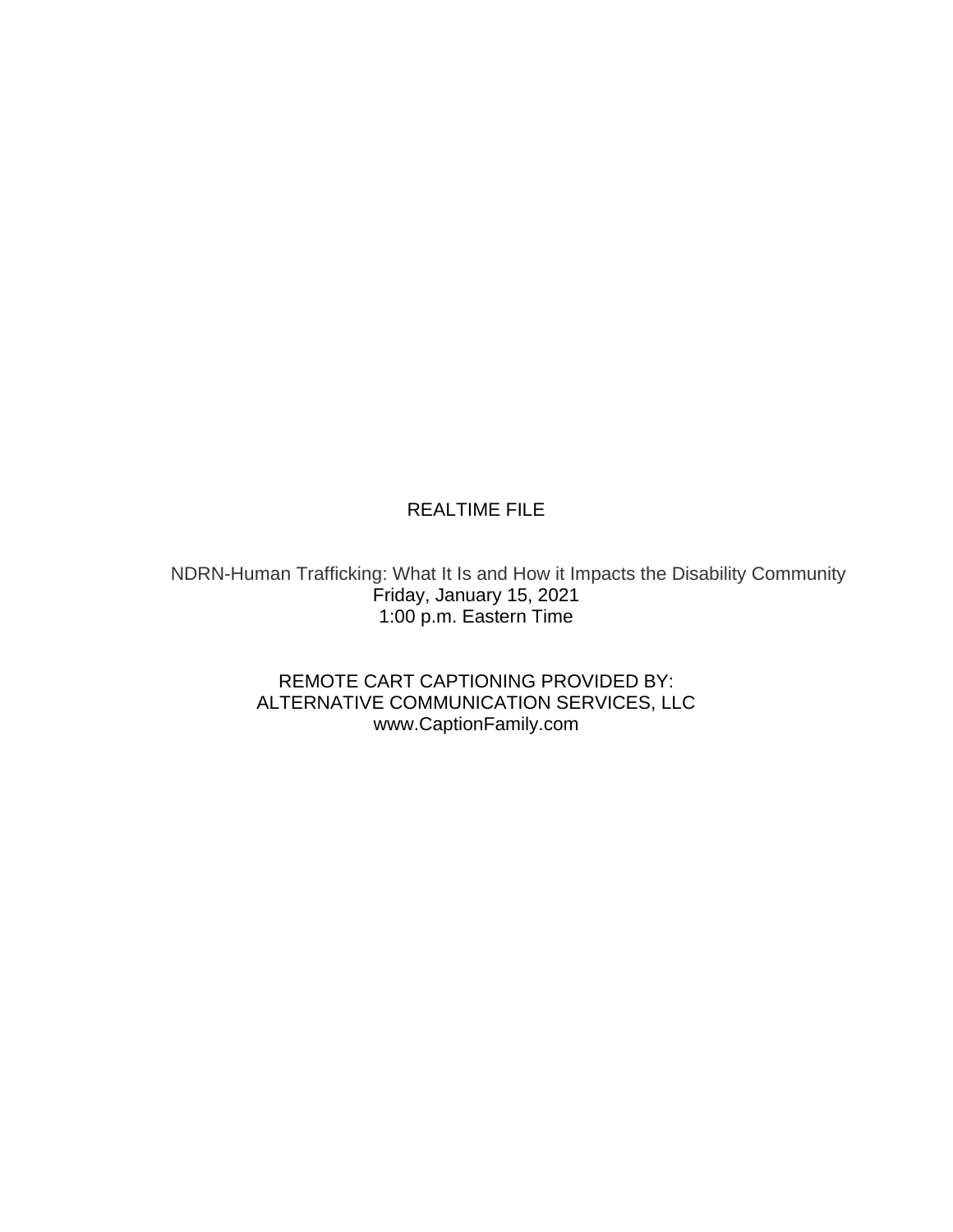>> Sara Bovat: Hi, everyone. Thank you for your patience as we get going here. My name is Sara Bovat. I'm the coordinator of the human trafficking working group. One of the co-founders of the event and welcome to the first webinar of January's National Human Trafficking and Disabilities Working Group series. We would like to thank our co-sponsors for the webinar today, NDRN for providing the services. The National Human Trafficking and Disabilities Working Group in collaboration with professional, self-advocates and survivors from all over the United States work to create resources and address gaps in research, Social Services and legal services for individuals who may have been trafficked. Our presentation today to people in the disability community. We would like to thank those of you who worked with us to improve screening and services with people with disabilities who may have been trafficked.

Just before we begin and before I present the presenters, just a few housekeeping items. We ask participants to keep their cameras off for the during ration of the presentation, so there is more screen chase for our interpreter and if you have any questions and are joining us online today, you can feel free to type them in the chat. We will be monitoring that, and we will make sure to address them in some way at the end of the presentation. If you are joining by phone and would like to voice a question via audio, we will invite you to also do that in the remaining time of the presentation at the end and ask participants to stay on mute until then. With that, I would like to hand off to our presenters, Ericka Reil and Jody Haskin.

>> Ericka Reil: I apologize for all of the technical difficulties we are having today. My screen does not want to advance, and I don't know why that is.

>> Sara Bovat: Apologies for the delay.

>> Ericka Reil: There we go. My name is Ericka Reil. I work for the Vermont Center for Independent Living. I work with folks with disabilities who have been human trafficked or victims of sexual and domestic violence.

>> Jody Haskin: Hi, everyone. I am the Anti-Trafficking Program coordinator at the International Organization for Adolescents. We work with programming and training and technical assistance for organizations to help them address human trafficking, how to identify it and how to provide appropriate services and results.

>> Ericka Reil: One thing we want people to be aware of is we have some ground rules. We are to be mindful of the space in the chat box and with questions. Please be respectful of this space, understand this is being recorded and if you would like to speak to ask specific questions or ask things privately, please contact us or contact information is at the end of the slide. Please practice self-care. We realize this is a triggering topic for all, so if you need to leave, please do so, again, we can't stress this enough, if you do need to leave, just leave. this is being recorded. You can watch this later. This is an extremely hard topic.

>> Jody Haskin: We would like to give you an overview of what we will be talking about today, particularly, this information is for an audience of people who live in the disability community,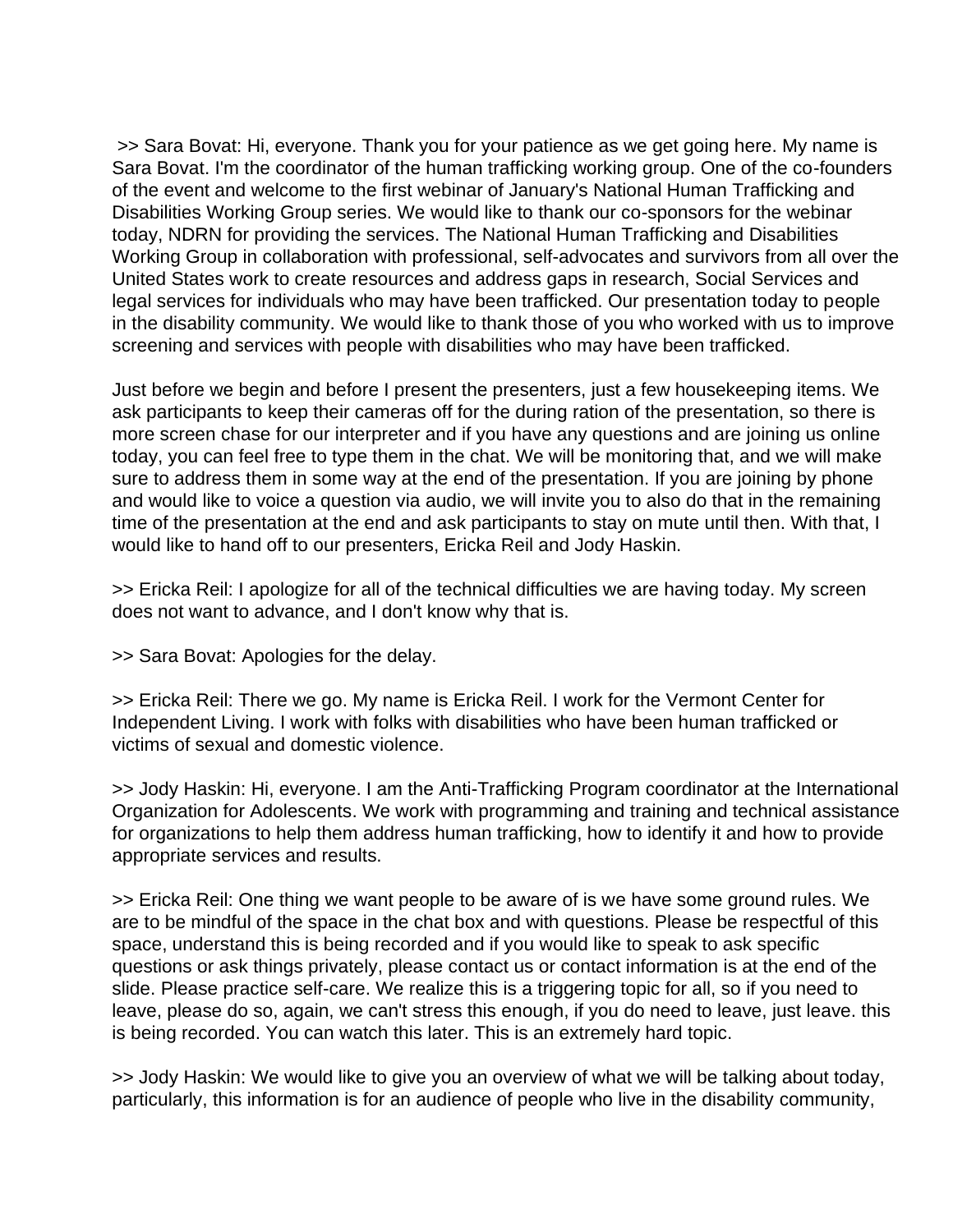work with people in the disability community and is basically an introduction to what this crime is and meant to give you a primer to understand how it may impact the disability community. What we will be talking about today is what human trafficking is, what the intersection of disability and human trafficking looks like, some of the legal barriers and the law, some indicators of human trafficking. We will look at case studies and provide some resources and tips at the end of the presentation.

>> Ericka Reil: So, the first thing we are going to ask if people feel like it, write in the chat box what are some things that come to mind when you first hear the words human trafficking?

>> Jody Haskin: We will give you a couple minutes.

>> Ericka Reil: So, if you are looking at the chat box and I realize not everyone can look in the chat box and I did something where I made the chat box disappear on me. Thinking about what you think of human trafficking, human trafficking we get through the media. We may think of young women or girls, perhaps from different countries speaking little to no English, kidnapped or snatched from a parking lot, sold into slavery, perhaps the sex trade or a massage parlor, physically restrained, held against her will, trailers of people being moved across the southern border. I live in Vermont, so for me that is far, far away.

>> Jody Haskin: I see there is a lot of information in the chat. People are mentioning exploitation, we see child sexual abuse, kidnapping, slavery, selling children, violence, trauma.

>> Ericka Reil: Yeah, those are all takeaways that we picture of folks who are human trafficked. Often, we don't think about people with disabilities, which is what we're here to talk about today. There is a clash in our culture that we don't think of people like you, me, the neighbor next door could be victims of human trafficking.

>> Jody Haskin: You might be wondering also why providers serving people with disabilities need to learn about human trafficking and we are here to try to make that connection. If someone is part of the disability community or provides services to people with disabilities or their families, you are in a unique position to try to identify and help the human trafficking situation. Our goal here is to provide you with the tools to understand what this looks like, so you can recognize potential trafficking situations.

We know anecdotally that this crime is happening with disabilities and we understand there are many identifiers and practices that address human trafficking and we know traffickers target, groom based on the needs they have. We will discuss some of the ways that people with disabilities are trafficked and some universal and red flags to note, so this can be addressed.

So to start out, we can get started by discussing some of the common misconceptions, and we can do that with our first poll question.

>> Ericka Reil: Poll question number one. People with disabilities are less likely to report about trafficking. Give you a minute. Is it true or false? What do you think, Jody, is that enough time?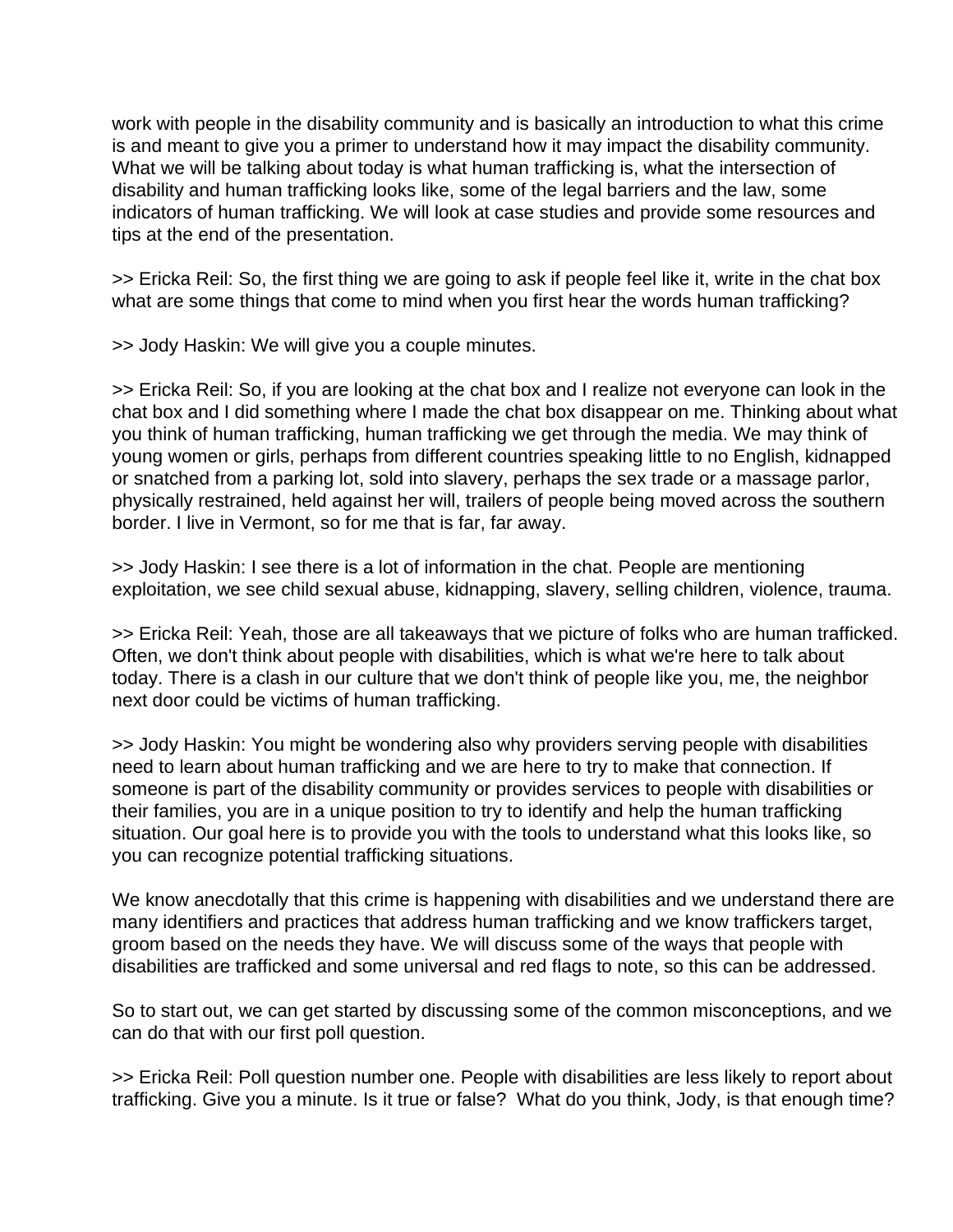>> Jody Haskin: Yes.

>> Ericka Reil: I'm going to end the poll. So, 99% said true, 1% said false and it is true. People with disabilities may not know how to report or understand the reporting process or be groomed to not trust law enforcement that is very much true. That is a short answer of why people with disabilities might not report about trafficking. It is very sad facts, some people with disabilities are groomed at a very young age. The reporting process is not clear to folks, sometimes it is not clear to somebody without disabilities. People with disabilities are groomed to think that if they report the fact that being trafficked or abused that they will end up in a nursing home, they will have their medications taken away. People will not be able to get their needs met. People will have their money taken away, there are so many factors about why people with disabilities will not report their abuse. So, it looks like we got a little backed up with our PowerPoint. So, what is human trafficking? Human trafficking is the practice of exploiting people as commodities and it is referred to as sexual exploitation, debt bondage or bonded-labor that is the definition. Definitions of human trafficking, trafficking victims act of 2000, sex trafficking in which a commercial sex act is induced by force, fraud, or coercion or the person is induced to perform the purpose of subjection of involuntary servitude, debt form of such act that has not attain a certain age. They are under the age of 18. The recruitment, harboring, transportation, provision or obtaining of a person for labor or services through the use of force, fraud, or coercion. This is different than smuggling.

>> Jody Haskin: Also, what you see here is the federal trafficking victims' protection act, so this means that this is what makes it a crime on a federal level. We know each state has varying levels of crime when it pertains to laws against traffic, before photo sex trafficking and labor trafficking. For this presentation, we're going to be referring to the federal law based on the TPTA. Next, Ericka will breakdown human trafficking.

>> Ericka Reil: Human trafficking is the action of recruit, harbor, entice, transport, maintain, advertise, solicit or patronize, basically, how did the person get in the situation? The means, was the person forced? Was it fraud or coercion? Basically, how was the person kept in the situation. Purpose, involuntary servitude, debt, bondage, commercial sex or for what purpose was the person kept in the situation? And then under 18 years of age, recruit, harbor, entice, transport, provide, obtain, maintain, advertise, solicit, what was the purpose of the commercial sex? So, those are the means of human trafficking. You can see it is a lot different than smuggling or basically being a sex worker who is doing it consensually. Human trafficking is not consent. There is a means to an end.

Now, when you're talking about a person with a disability, there is as a third element where somebody might be enticed to traffic somebody with a disability. They might also have the enticement of taking away their benefits, we're talking SSI, SSDI, if they are getting food benefits, if they are getting section 8, they may also be using them for their benefits, talking about being a caregiver, being a payee or hiding under the guise of a family member. It might be another act where we can also -- where folks are also targeting people with disabilities. Jody?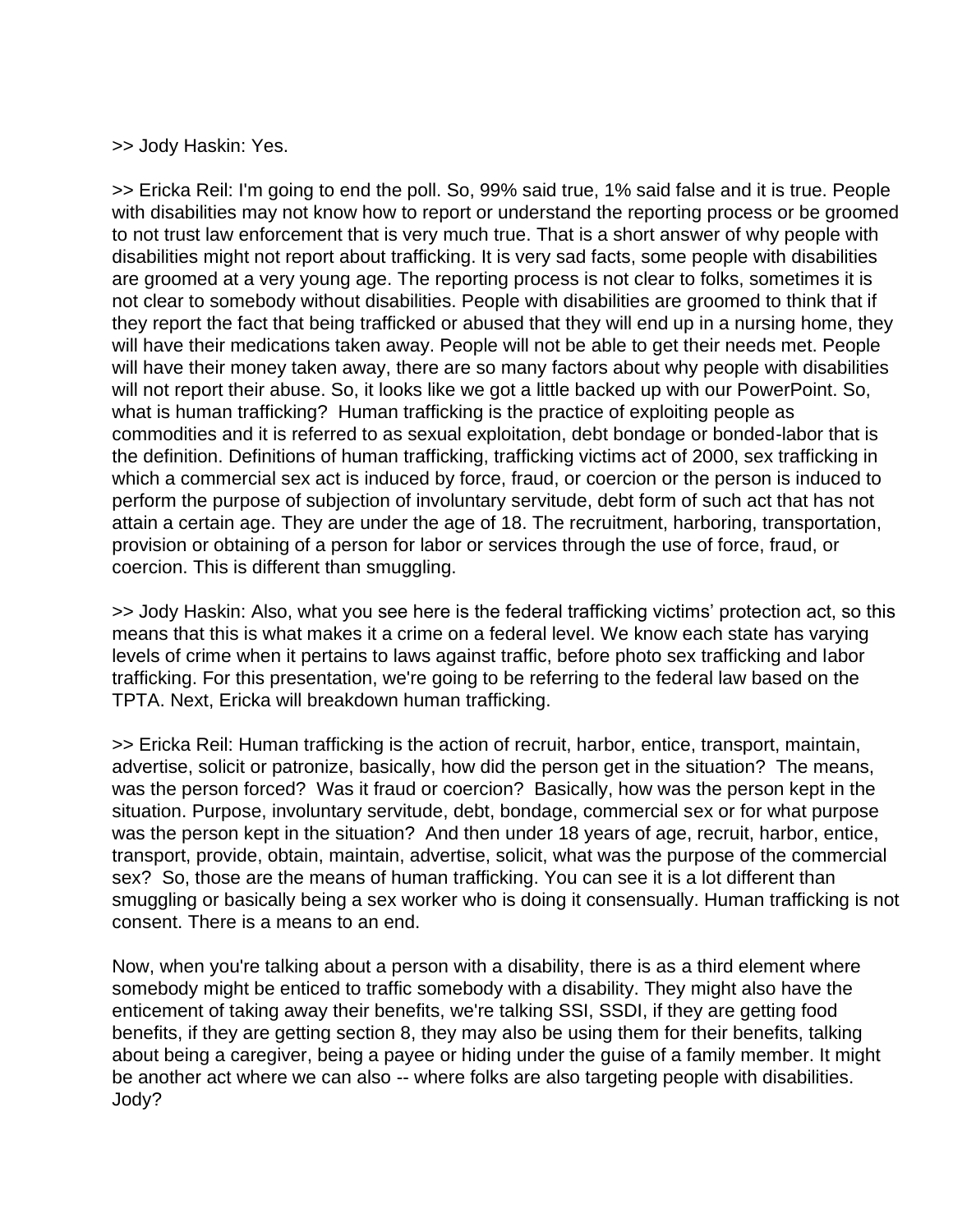>> Jody Haskin: We know that human trafficking is a hidden crime and we really only know when and where it happens after it has been reported or when survivors are able to leave their trafficking situation and get help. So, for this reason, the statistics that we provide here are based on the national human trafficking hotline and it indicates the reports that are received, so these can be from survivors of human trafficking themselves or from others who are providing tips to the hotline that turns out to be a legitimate case of trafficking. The map only reflects cases reported to the human trafficking hotline in 2019 and where the location was the potential trafficking was known. Some locations involve more than one location, and this is from the polaris hotline and there have been 63, 380 human trafficking cases reported across the United States since 2007. As you can see, this is a heat map, so it can show where human trafficking has been reported and this is where the phone number and information for the hotline has been available and where people have chosen to use it. It may not be completely indicative of where trafficking is occurring as a whole. Next slide.

And these are just some of the indications of the hotline cases that were reported in 2019, so you can see there were 11,500 cases and 22,326 individual victims reported. They indicate the trafficking type, so there was 8,248 of sex trafficking reported and 1,236 of labor trafficking reported and there are also unspecified cases where there weren't quite sure whether it was sex or labor trafficking and there were 1,511 cases of those and there are demographics that indicate the gender of the people that were reported, including females, over 9,000 cases, males over 1,000 case, gender minorities, almost 100 and unknown over 700. The ages of the people in the cases were assaults, 6,684, minors over 2,500 and unknown, 2,234. Again, these are not the direct statistics of the crime itself, but those reported to the hotline, which we find are most reputable and we make sure people know the hotline and in some cases it is law that information for the hotline is posted in public areas.

Next, we will go to see how much you have learned so far. We are on poll question number two.

>> Ericka Reil: Sorry, true or false, to be considered trafficking a person must be moved across city, state or county border. We will give you a couple of minutes for that.

>> Jody Haskin: So, true would mean that --

>> Ericka Reil: True would mean they have to be moved.

>> Jody Haskin: And there is no movement.

>> Ericka Reil: Sorry. So, what do you think, end the poll?

>> Jody Haskin: End the poll.

>> Ericka Reil: Let's end this poll. False, the winner is false, human trafficking does not require any movement and that is correct. You do not have to be moved. Human trafficking can take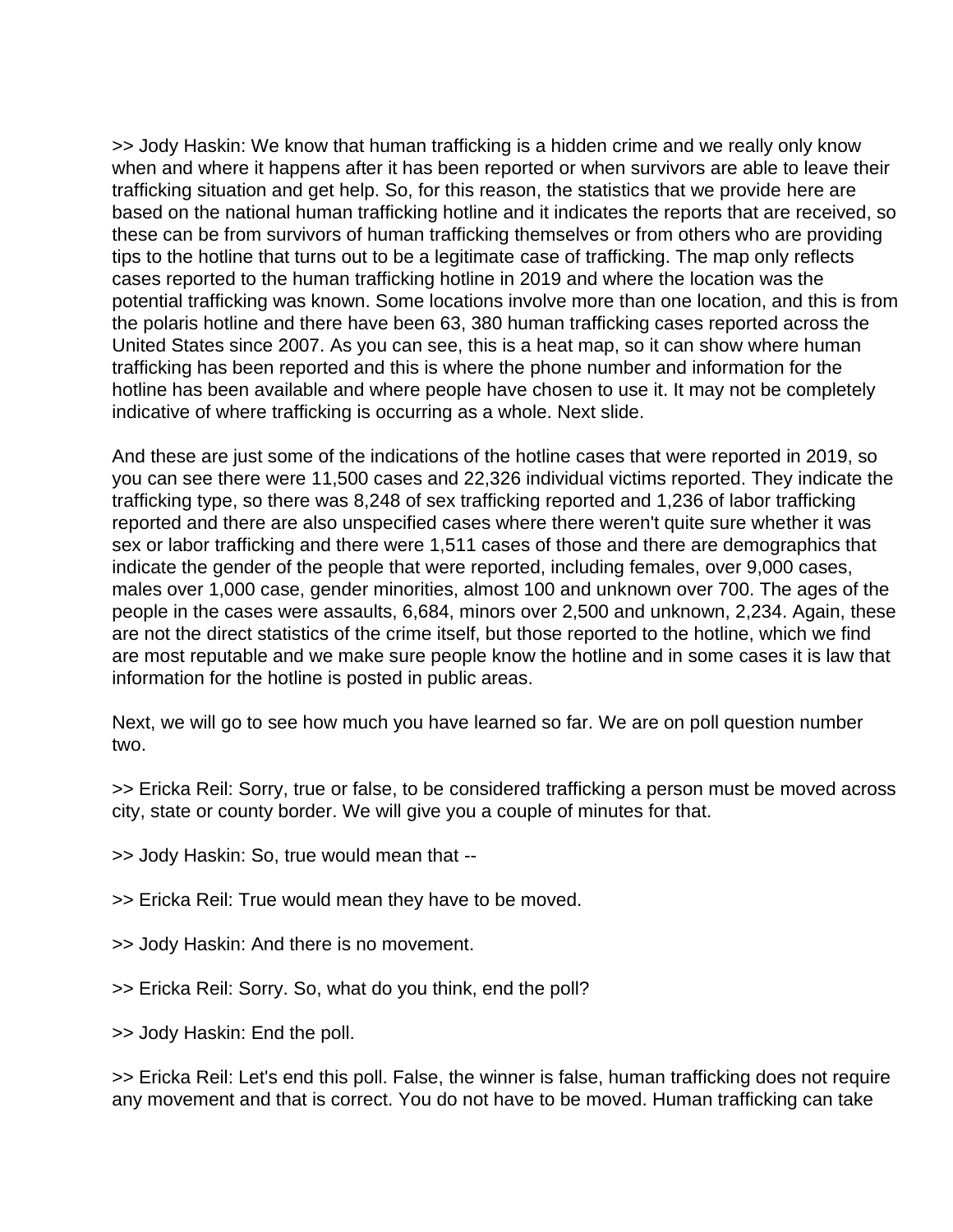place anywhere within a home, an apartment building, there is normal movement required. It can be done out of, you know, a home. Nobody has to be moved. I'm going to stop sharing those results.

>> Jody Haskin: And the next slide.

>> Ericka Reil: So the difference between human trafficking versus smuggling. Human trafficking is exploitation, a crime or violation against a person, contains some element of coercion, subsequent exploitation and/or forced labor. A trafficked person is seen as victims by law and no movement required. Smuggling is transportation, unauthorized border crossing, no coercion, facilitated entry and harboring of a person from one country to another. There is a big difference and why is it happening? Right now, it is estimated that there are actually more victims of slavery now than there were in the past. It is similar to drugs and arms. It is low risk, high yield, can be hidden in plain sight, not always seen as a crime and it is very difficult to prove. We will get into reasons that is, in a couple of slides.

Who are the traffickers? Men and women of all ages. It could be caregivers, family members, intimate partners, employers, teachers and coaches, religious leaders, pimps and gangs, strangers, basically a trafficker could be anyone, anywhere, any time.

Who do traffickers target? Runways, homeless youth, people with disabilities, survivors of abuse and domestic violence, LGBTQIA plus individuals, impoverished and in debted people, desperate for education, jobs or better opportunities, undocumented foreign nationals, displaced persons from civil unrest, basically anyone can be a victim of trafficking.

>> Jody Haskin: I would also add Ericka, survivors of human trafficking can be anybody, but what the key is the trafficker will find an element and exploit them, so more communities are targeted more than others, because traffickers can find ways to exploit them and they will do it for their own profit or for their own benefit.

>> Ericka Reil: That is a really good point, thank you. I know in my state, traffickers are a lot of caregivers, because it is so expensive in Vermont, so that is one of the main elements is. People think it is drug, it is paying bills. Where do traffickers recruit? Local convenience stores, schools, parents sometimes, playgrounds, bus stops, work, social media, peers, malls, home, basically anywhere you can find people is where traffickers recruit.

The grooming process, a person is targeted, people gain trust, information, fill a need, any kind of need, maybe it is belonging, love, buying gifts, whatever, they isolate the victim and abuse begins and then control.

Jody? Hello? Hello?

>> Sara Bovat: Jody, we can't hear you yet. Sorry for all of the technological issues, you would think by January 2021, we would be so used to Zoom by now.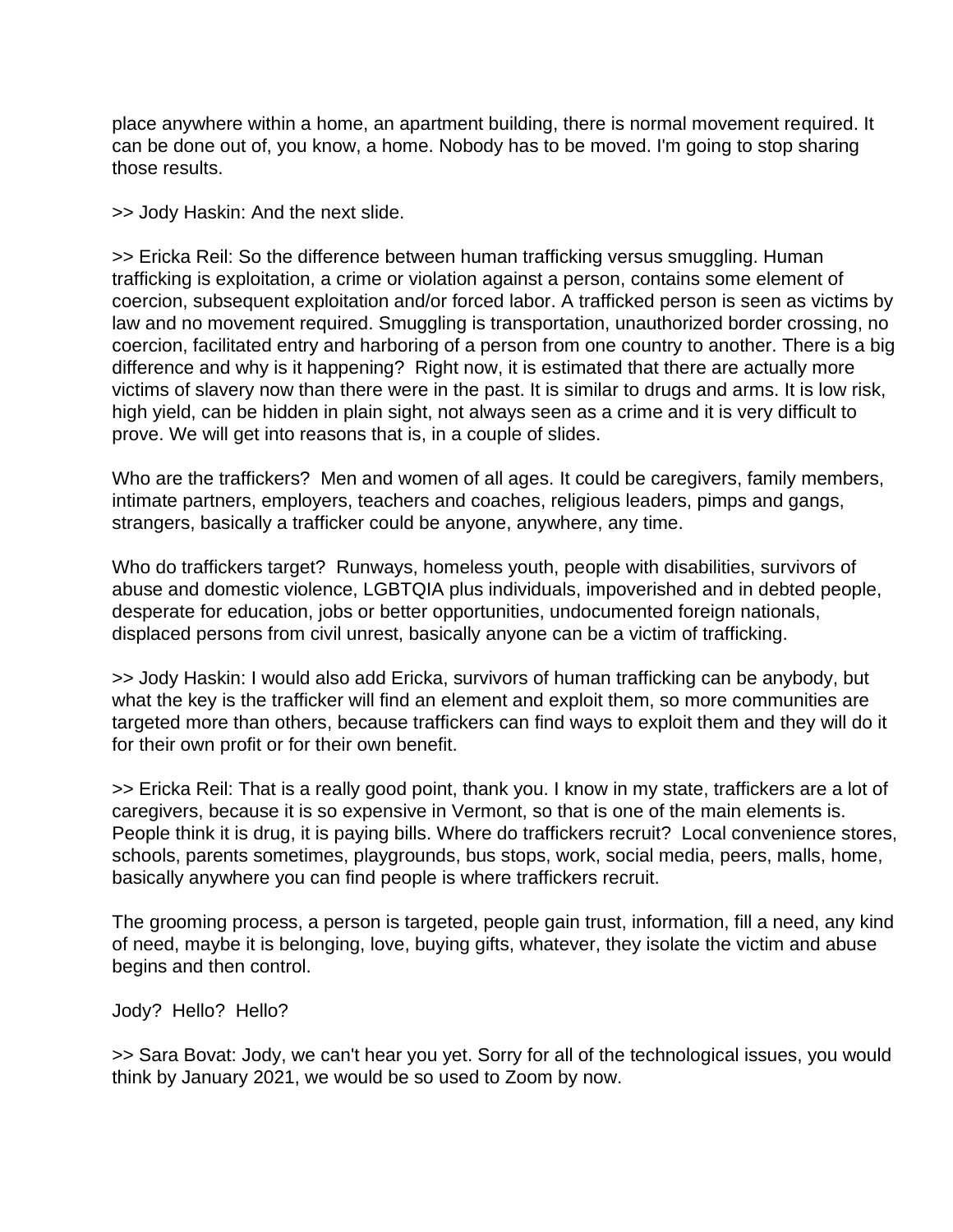>> Ericka Reil: OK, so -- people are trafficked in several industries, architecture, syndicates, motel, motel, housekeeping, nail salon, criminal drug industry. Sex trafficking and hotels, online websites, strip clubs, streets, homes, truck stops, massage parlors, and even in homes.

The five reported methods -- hello?

>> Jody Haskin: Carry on.

>> Ericka Reil: The top five reported methods of force, fraud, and coercion in sex trafficking is induce, exploit abuse, physical abuse, sexual abuse, intimidation and emotional and intimacy abuse and labor trafficking is withhold pay, excessive working hours, threat to report immigration, verbal abuse and withhold or deny needs.

So why don't people leave? It is the same with any abusive relationship. Frequent, if not constant accompaniment, language and social barriers, lack of alternative options. One thing with people with disabilities is that is mostly caregiver abuse or caregiver trafficking or family abuse and people may not know their options. Many times people with disabilities, they don't know they are being trafficked. Use or threat of violence, fear of retaliation, death, arrest, harm to selves or loved ones or addiction. Traumatic bonding to the trafficker, sometimes this is normal. It is all they know. Traffickers train themselves to lie and false stories and survivors are trained to distrust authority. Traffickers may obtain a hold over the victim. Survivors are labeled as criminals and there is a lot of shame and self-blame for victims.

The intersection of disability and human trafficking, Jody, do you want to take over?

>> Jody Haskin: Sure, I would like to add why people don't leave to expand on the traumatic bonding to the trafficker, it may not only be traumatic bonding, but the person may have an initial bond to the person, such as a family member or they may not have any other options to leave. They may not have a safe place to go that they identified, or they are isolated or in a situation where they are geographically isolated, so there aren't a lot of places to turn. In some cases, this might be the safest situation that they can find for them at that time and what that means is that maybe an alternative would be living on the street or facing homelessness.

So, when we look at the intersection of disability and human trafficking there will are some unique circumstances and there are red flags that we have noticed antidotally when we talk to organizations who work with people with disabilities at the intersection of human trafficking. This quote here says people with disabilities are especially vulnerable to human trafficking and this comes from the tip report, the trafficking in persons report from 2016. This is a report that is put out every year by the State Department and this report identifies groups that are more likely to be targeted for trafficking that we need to focus on in our work. Ericka?

>> Ericka Reil: So just to, probably everybody knows, this but just a reminder that disability is diverse there is physical disability, physical, mobility, sensory, developmental, neurodivergent, chronic health, emotional and mental health, I'm probably preaching to the choir, but when we're talking disability, we're talking the whole gamut.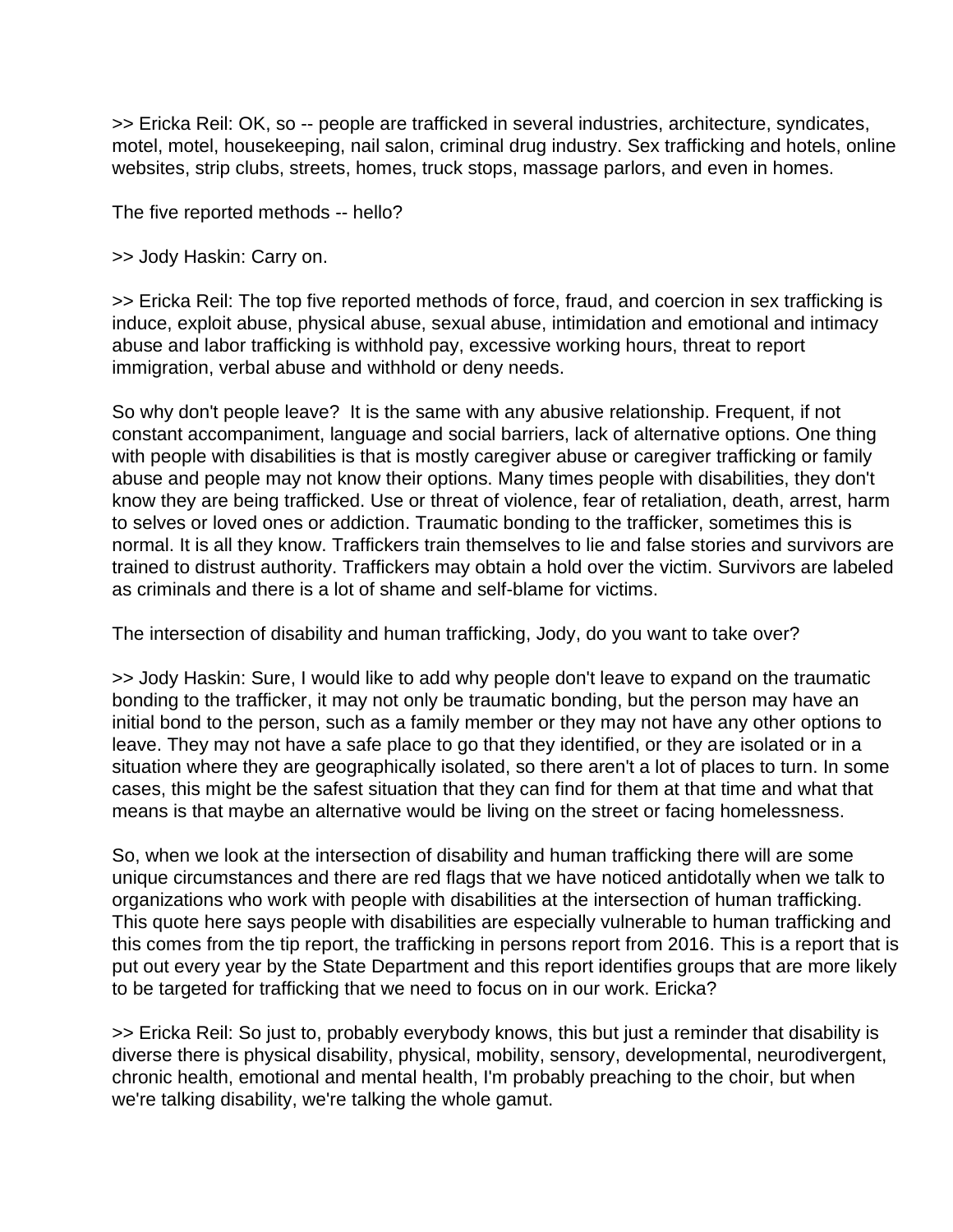So, the C.D.C. reports in 2018 there are 22.5%, 61 million Americans or one in four adults in the U.S. who live with disabilities, this does not include individuals who are institutionalized.

So people with disabilities are reliant on assistance from others, which increases the vulnerability to abuse, so what we know is abuse for people with disabilities are often and more apparent than people with disabilities are abused by people they know than people without disabilities, there is a higher chance of that happening. So, that leads us to our other poll question. What do you know about human trafficking? A trafficker -- true or false, a trafficker may seek out a person with a disability to gain accesses to their benefits. Oops, I did something wrong. We are riddled. I gave you the answer. OK, so we are going to end the poll question real quick. So, it is actually true. A trafficker may also be a payee for the person, as well as their trafficker. It is as true that a caregiver may also become a payee and a caregiver and getting caregiver pay, as well as getting their -- as being their person's trafficker.

It is not uncommon for a caregiver, a spouse, a family member, whether it be mother or father, uncle, sister, brother to become a trafficker for somebody with a disability. Some of the reasons that people with disabilities are targeted for trafficking that we know, money. People with disabilities are still seen as burdens even in 2021 there is a lack of resources. I can tell you in my state of Vermont, we don't have a lot of resources. People don't know where to get resources. People are isolated. Lack of options for both families and persons with disabilities, people with disabilities are sometimes groomed at early ages and people tend to look the other way when it comes to abuse of people with disabilities. It's really not that uncommon for somebody with a disability to be abused and for people to look the other way thinking that just happens or you know to explain bruises when it comes to people with disabilities, whether it be on their body or on their person and just saying, oh, they are really clumsy and doctors saying, yeah, that is true. It is not uncommon.

A lot of recruitment sites for folks with disabilities are group homes, mental health facilities, Social Security and benefits office, online, substance abuse disorder programs, homeless shelters and youth programs. Jody, do you want to take this slide?

>> Jody Haskin: Sure, we know that after traffickers' target victims and they recruit them, they also need to control people in order to keep them in a trafficking situation. So, in order to do this, they have various strategies to make sure that the victim will stay in the trafficking situation, some of them may be to lead the victims to believe or to think no one will believe them if they told, to convince them they are fine and they don't need any extra care or support. They might make them feel like they are not credible based on biases that society may have. They will offer to provide better care, support, or even love. They may also pose as group homes that are providing legitimate services but are actually exploiting the people that they should be serving. They can isolate them for those who can identify their situation -- from those who can identify their situation as exploitive, abusive or trafficking. The next one.

In cases in which a trafficker knows the victim and is targeting a person to traffic, grooming and control are both involved to ensure compliance so the victim will not try to escape their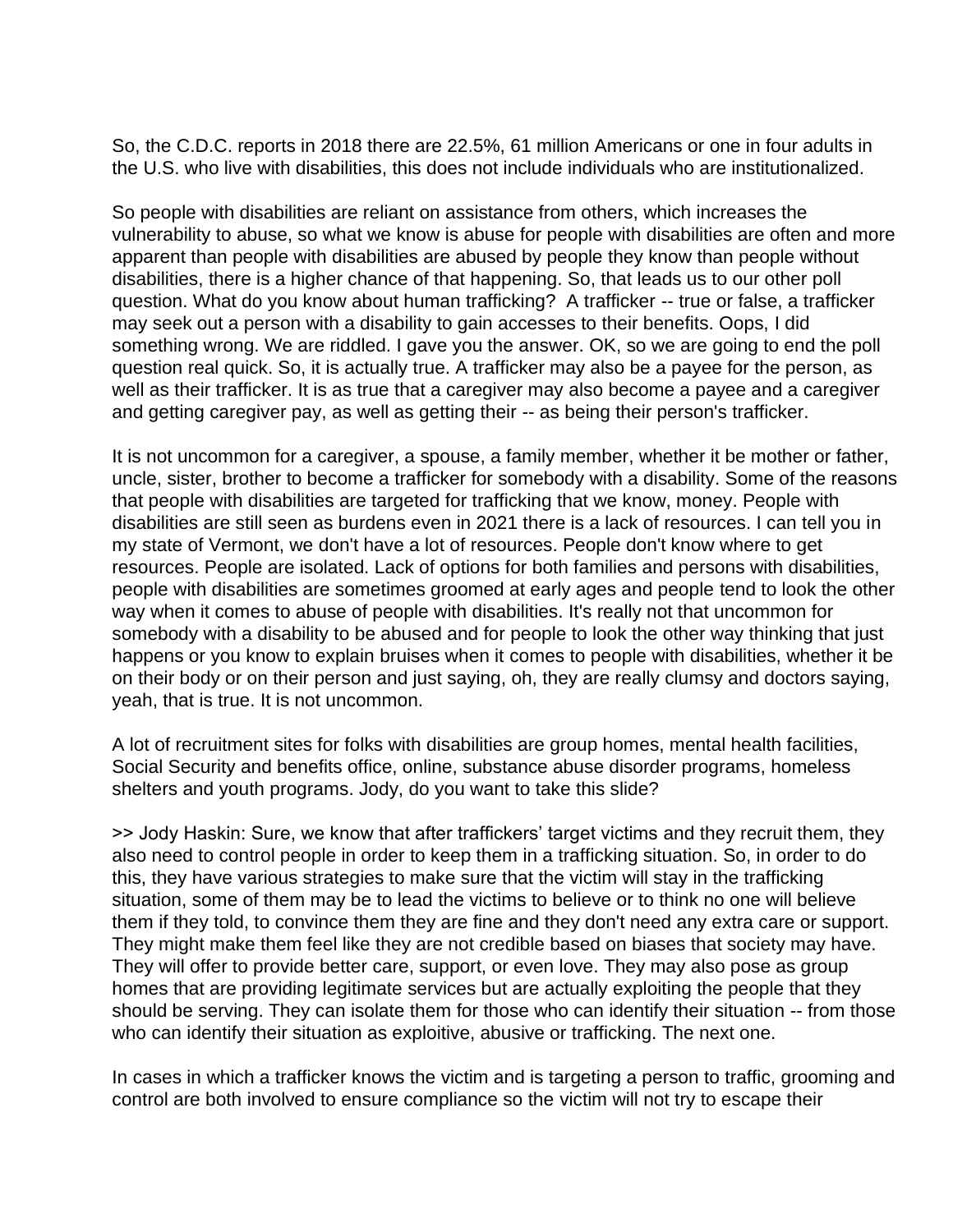situation. Once the victim identifies the target, online, interactive video games, chat rooms, social media, we know people of all ages, especially now that we have been experiencing lockdown that people go into the Internet to look for friends and comfort so they feel less lonely and this is a place that traffickers can groom and control as well. Traffickers will learn more information about the needs and desires and gain necessary information, so they can determine what will billion easiest to exploit with this person, and at this point, they are making promises of whatever the victim needs the most, maybe it is love or friendship or family, maybe that person is looking for independence or a sense of belonging or every a better life, so traffickers may make false promises, gifts or pay for things to in debt the victim to the trafficker, so blackmailing and gas lighting are common tactics used by traffickers to control people.

Victims may be told they are now criminals and perhaps this could be after maybe a trafficker asked for nude or partially nude photos and say they will keep it private, but they will use that as blackmail. They can tell the person that they could be arrested. They are often manipulated in believing that they got themselves into the situation and then the victim will feel self-flame. They will threat on the hurt a family member to do as they are told. We can move to the next poll question.

>> Ericka Reil: So, people with disabilities often don't know their trafficker, true or false. OK, poll started. I keep showing the poll answer. OK. All right, so the answer is --

>> Jody Haskin: The answer is false. Almost everybody got that right, the person who put true is probably me by accident. I'm very glad that everyone has got than one right, because I think this is one thing that we have been driving home throughout this presentation is it is something that you didn't know prior to this presentation. We can close that one out.

>> Ericka Reil: This hit home when I read in the first time, I wanted a person to care about me and to be loved. The national data on abuse of victims and disabilities and individuals with multiple disabilities often victims of crime, are often more victims of crime than any other one disability -- often those with one disability or no disability at all. Individuals with disabilities are two and a half times more likely than to be victims of a crime than those who are not disabled and 40% of those know their offender.

12.7% of victims against people with disabilities are violent crimes, rape, assault, aggravated assault. 21% of individuals with disabilities who are victimized do not report the crime because they believe that the authorities will not believe them. Individuals with cognitive disabilities are more likely to be victims of crime because they are less than individuals with disabilities.

>> Jody Haskin: I can take this one as well. The human trafficking legal center provided this service and this is tiny little words that indicate the graphic here, but we did want to have this, so you can look at it closely later and I can go through it and what it says is the types of abuses in federal civil and criminal cases involving the trafficking of victims with disabilities and this is in the years 2000-2017 and the highlight here is that extreme physical violence beyond what we have seen until typical trafficking cases occurs in a case where somebody with a disability is a victim of a crime. You can see on the right, the highest lest is 71% is physical violence. And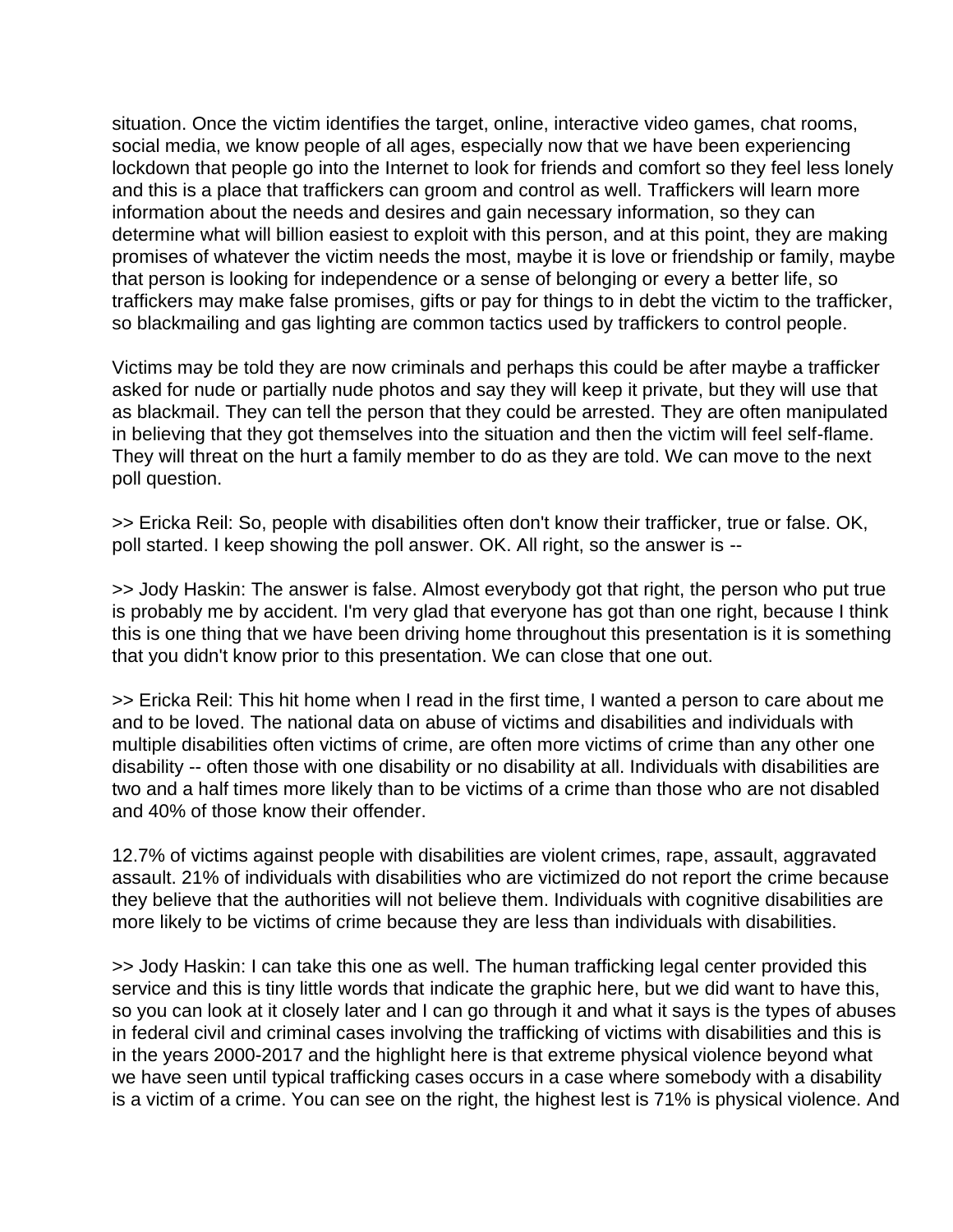that is the most of what we see. If we start over on the left side, 50% is -- 57% is forced labor. The next is 50% is forced labor that is non-commercial sexual abuse and 57% is forced prostitution, the next is commercial sexual exploitation of children, which is sex trafficking of children under the age of 18. and that is 21% and theft of benefits is included at 50%.

>> Ericka Reil: So that brings us -- go ahead.

>> Jody Haskin: To the next poll question. This is a true or false question as well, people with disabilities are less likely to report about trafficking. True or false. OK. You can close that.

>> Ericka Reil: OK. And the answer is true. People with disabilities may not know how to report, understanding the reporting process or groomed to mistrust law enforcement. So, why people with disabilities, we will jump right in, why people with disabilities are not reporting. The process of reporting is not understood. There are a lot of steps in reporting to law enforcement. A lot of people I help don't understand the process, law enforcement whether it is police or lawyers or judges, there's a lot of jargon, there is a lot of paperwork. It is not understood. People do not know they can have an advocate with them to walk them through or advocates aren't really trained in how to walk somebody through the whole process of reporting. People are afraid of being accused of being called a frequent flyer. I don't know how many times I have heard that term. There is a fear of police. Police are scary. They have that big, batman utility belt. Police in my area are just scary looking.

There is over stimulations of process there is a lot going on. People get asked a lot of questions. can't remember the order of events, not only is someone talking about a traumatic event that happened to them, I know I can't remember sometimes all of the details of, they have a disability and there are questions and it is hard. Sometimes there is communication barriers, whether somebody has issues with communication or speech or the jargon issue, sometimes it is difficult and there is the big fear of losing independence. Maybe the person is afraid they are going to go into a nursing home, or they have to live with somebody they don't know or they have to live on a street or there is so many unknowns. Sometimes living with the abuse is just easier. And that is a really sad thing to say, living with abuse is just easier.

Indicators of human trafficking, some of the indicators of human trafficking are really kind of abuse is unnecessary or unusual security or accompaniment, yeah, lack of freedom. The person not allowed to come and go as they please, signs of assault, restraint or malnourishment, paid little, works long hours without breaks, sometimes you run into someone who used to go out a lot and then they don't that is a red flag or the person used to go out, was independent and suddenly someone has to be with them all of the time.

Another one is broken medical equipment, a service dog is uncared for, same representative pay for multiple people or unrelated adults, if there are frequent emergency room admissions, physical injuries left untreated, excessive prescription for scheduled drugs.

Questions you might want to ask, can you leave your job if you want to? Can you come and go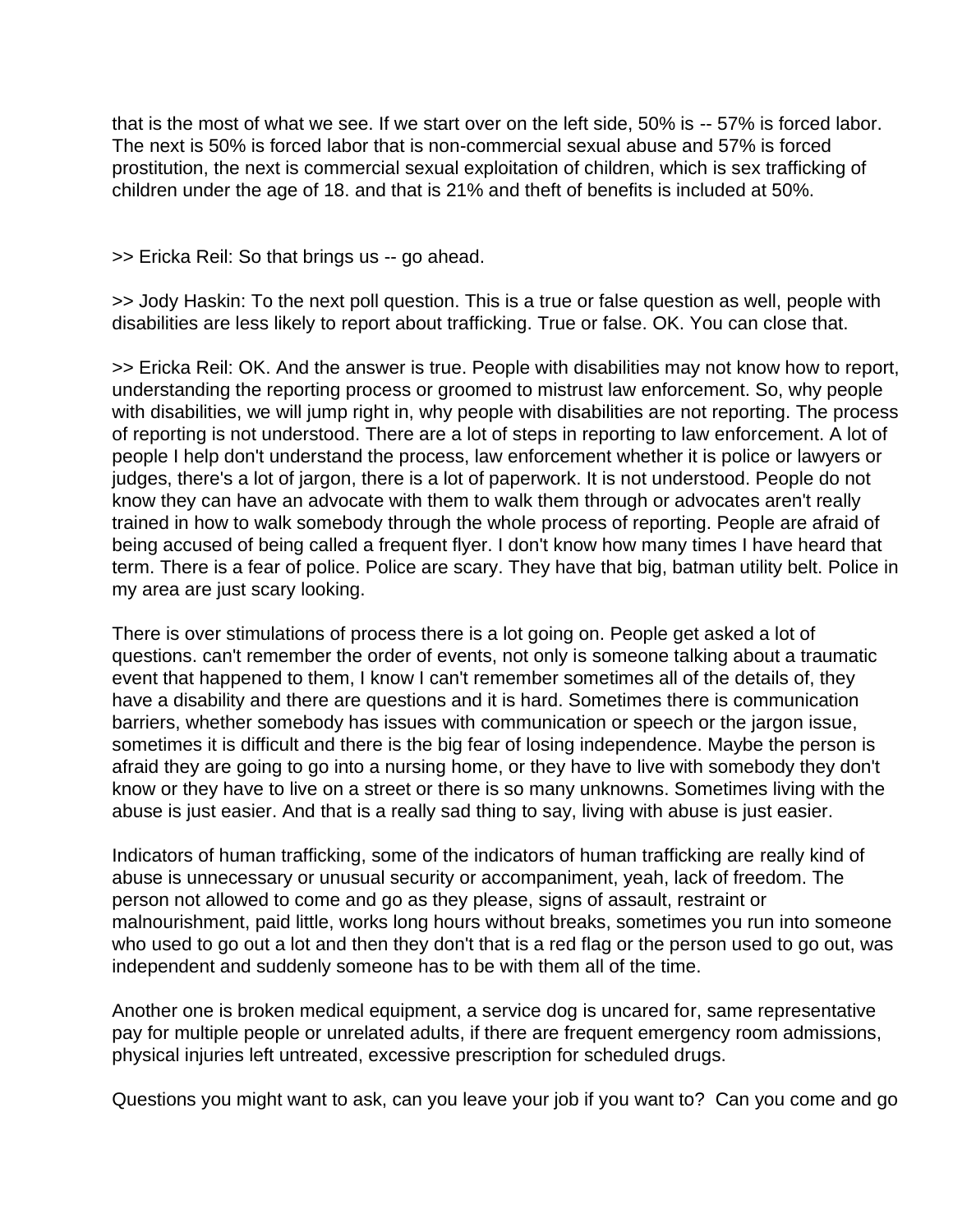if you please? Are you hurting? Do you have access to your medication? Where do you sleep? Where do you eat? Do you know where your I.D. is or why is your mobility aid broken? When you see trafficking, it is not a short-term affliction, it affects the survivor's whole life, families and even entire communities, that is a quote by a trafficking survivor.

When does law enforcement get involved, Jody? Likely intersections with law enforcement are hotel and motel complaints, emergency rooms or reports from medical professionals, motor vehicle complaints, inside people's homes, domestic abuse or sexual assault cases, runaways, missing children, referrals from public, drug cases, overdoses and other 911 calls.

Some of the barriers to investigations, no case is the same. It requires a significant amount of flexibility and patience, some cases require months or years to investigate, there needs to be trust and rapport building and that can be challenging. You are working with somebody who is coming out of an abusive situation, there is relapse or recovery that can be unpredictable, victim's trauma history may be impacted, their ability to recall events and timelines. Survivor's impact will not be what you expect. Every person is different, every case is different. A person might, you know, laugh it off, another person may cry a lot, you don't know. You have to be really patient and sincere and take time to build that trust. Jody, would you like to take case studies?

>> Sara Bovat: I think we might have lost Jody, so I think it is OK to continue on right now.

>> Ericka Reil: OK, I will take case studies. We are going to talk about some case studies, this is where it gets really hard. In Danbury, Connecticut, there were four men with mental health diagnosis that were trafficked for sex. The men were groomed with promises of drugs and their trafficker became their payee. Their trafficker kept a running tab of their expenses, including drug and kept half of their "escort" money as a finder's fee.

So, they actually got 4.5-year prison sentence for this, which in my opinion, was not enough time.

Another case example, Jody is more familiar with this than I am, a mother trafficked her child in exchange for drugs. This is a really hard one. The mother ended up after a couple of years, got a couple of years in prison. Sorry, I don't know much about this case.

Caregiver sentenced to 30 years in federal prison, um, thankfully, they had to pay restitution for these cases in 2006. It was not the first time a caregiver was sentenced, but it was the longest time given to a caregiver for that many years, 30 years in federal prison.

A lot of times you don't hear about these cases, because they are flipped to the back page and the worst case that went to a whole community was, of course, the boys in the bunk house. For those who don't know this case, it started in 1974 and went until 2009. It started with boys -- I don't want to say boys, but men on a Turkey farm and they were given pennies a day and lived in squalor. This was a whole community that did not understand that these men were basically slaves. The whole community turned their back until they realized that these men were giving --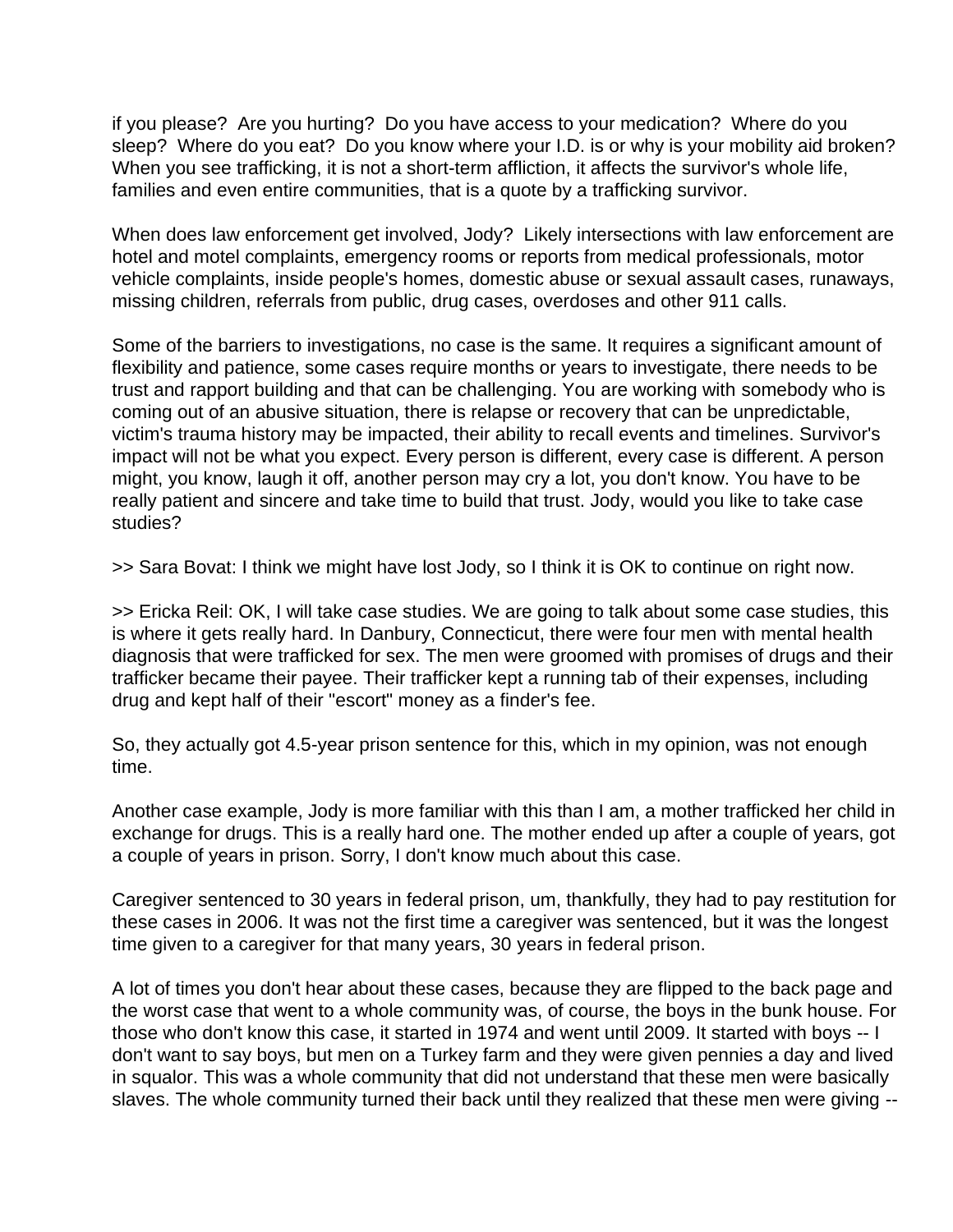living in squalor, being given slave wages and finally in 2009, they were able to be set free. They had been working almost 40 years and they only had \$88 in their savings. But I was -- it was one of the things that affected a whole community.

Moving on. What can you do? Your role until the fight against human trafficking. You are doing it right now. You are sitting here listening. Choose to acknowledge that human trafficking is happening and people with disabilities are targeted. Learn about human trafficking via webinars, trainings, etc. Connect to anti-trafficking organizations and networks in your area. Offer to train on disability and other resources on human trafficking providers, look to include human trafficking screening tools into organization intake, include human trafficking awareness info in newsletters and join local coalitions and task forces. Hi.

>> Jody Haskin: I can talk about some organizations that agencies can partner with.

>> Ericka Reil: So, Jody, because I didn't know the case studies very well, they were yours, I kind of flubbered through them, do you want to go back to those real quick?

>> Jody Haskin: Sure. Let's start with the Danbury case.

>> Ericka Reil: I kind of cheated people out of those.

>> Jody Haskin: That is fine, and we do have time. I know we initially thought we would be able to get -- we wouldn't be able to get to all of the case studies. So, we will talk about the Danbury case, which is the case that you have up. In this case, the three traffickers targeted you know mention for youth with disabilities and substance abuse rehabilitation programs. In this case, the traffickers befriended the youth and learned they felt lonely, disconnected and were struggling with addiction to drugs. When the traffickers discovered this element, they began to offer sense of belonging, by communicating often, being friendly towards the youth and they supplied the young men with drugs.

The young men were reminded if they talked to anyone else, it would be found out they were doing drugs illegally and they could get kicked out of their program. They were groomed with promises of drugs and their traffickers became payees and what happened when the youth built up enough debt because of the drugs that the traffickers gave to them, so the traffickers gave them these drugs and said they don't have to pay right away, but they were racking up debt. They forced the young men to perform sex acts on strangers and the traffickers kept the money. Soon they began to hold the drugs they were providing to the young men and this is another form of control. So, while the youth were experiencing withdrawal, the traffickers would then withhold drugs from the youth until they agreed to perform commercial sex acts. They continued this cycle of withholding the drugs, having them perform commercial sex acts to get the drugs, including using their addiction to continue this commercial sexual exploitation.

So, we can go to the next example and this is interfamilial trafficking and we do show the pictures of the traffickers, because we want you to understand and reimagine what the typical trafficker looks like. I think many times in our minds, when we hear human trafficking, we think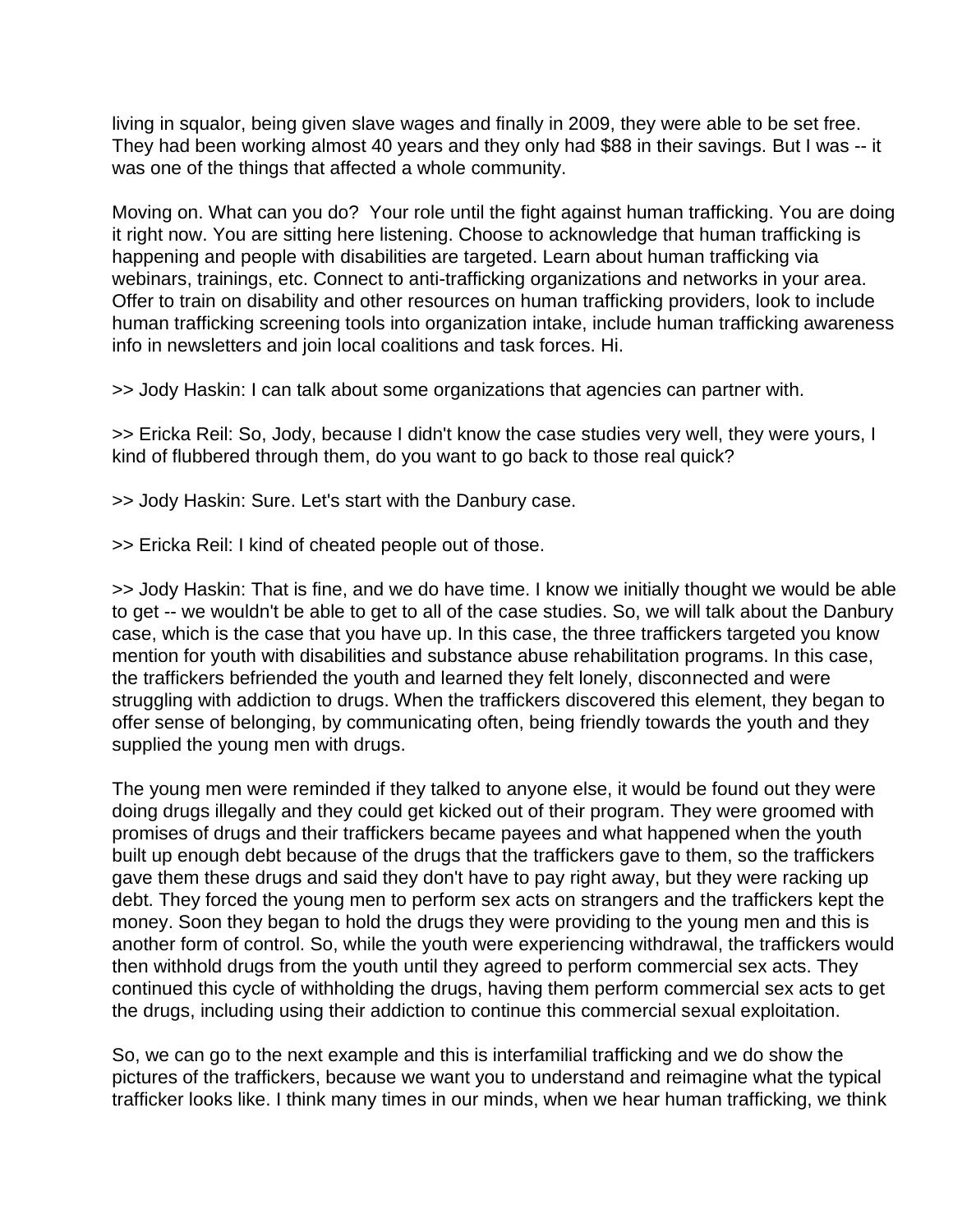to what the media exposes us to and not to what is actually happening. This is a woman who trafficked her daughter. She was forcing her 14-year-old daughter who will lives with mental and physical disabilities to provide sex acts to men in exchange for cocaine. This is a case that is called interfamilial trafficking because the trafficker is a family member. This is quite common. Outside of family, caregivers can use their role of authority, trusted relationship to break down barriers with people as they bathe, as they dress, and as they assist them with other hygiene needs, so in this case, the trafficker who is the mother provided all care for her daughter, so targeted her for trafficking. Young people who depend on a parental caregiver may be isolated from others much more easily as they already live with their trafficker.

Also happen to be in control with their documents, with their income, with their mobility and more, as you can imagine. So, all of this, in addition to any bonds and trauma bonds that are formed, it makes it more difficult to seek help or for professionals to know any red flags of abuse. This case highlights that the trafficker only needs to receive something of value to meet the definition of trafficking, so in this case, receiving drugs as a form of payment will still be considered trafficking even without money exchanging hands.

OK, the next one was about victims living insides residential care homes, so this one included forced labor that included forced sexual servitude. So, the Kaufmans ran a residential treatment center for people dealing with mental illness, so they stole Social Security benefits and they charged Medicare for services that didn't exist. Part of their treatment that did not exist, the Kaufmans would force patients to perform nude manual labor and to record videos of sex acts. So even way back in the 80'S, the State Department of social rehabilitation services started to receive reports that the Kaufmans were abusing their patients and in 1999, police started to receive reports of adults who were nude and working in a field. There were still no charges filed at that time, but there was a report to the state agencies and in 2001 there were over 30 videotapes that depicted sexual abuse and this was seized by the departments of human trafficking and health services, but still no action taken.

Finally, in 2004, a female alleges abuse and there was an investigation by the state's AG and the disability rights center and that finally led to a court order that suspended the guardianship of that person. So, there was restitution for the victims, finally and they did see jail time.

>> Ericka Reil: You can see it holds true about how long it tackles for a case to go through. Thank you, Jody for filling us in on those cases. So now, we're here at your role in the fight against human trafficking. Do you want to add in on those?

>> Jody Haskin: Oh, we can go to the organizations to partner with.

>> Ericka Reil: Yep.

>> Jody Haskin: Yeah, so first and foremost the National Human Trafficking and Disabilities Working Group, this is the working group that Ericka and I are part of and is sponsoring this webinar series. It is self-advocates, survivors, who have come across the country to work on this intersection. We hope to start connecting with others in our various areas across the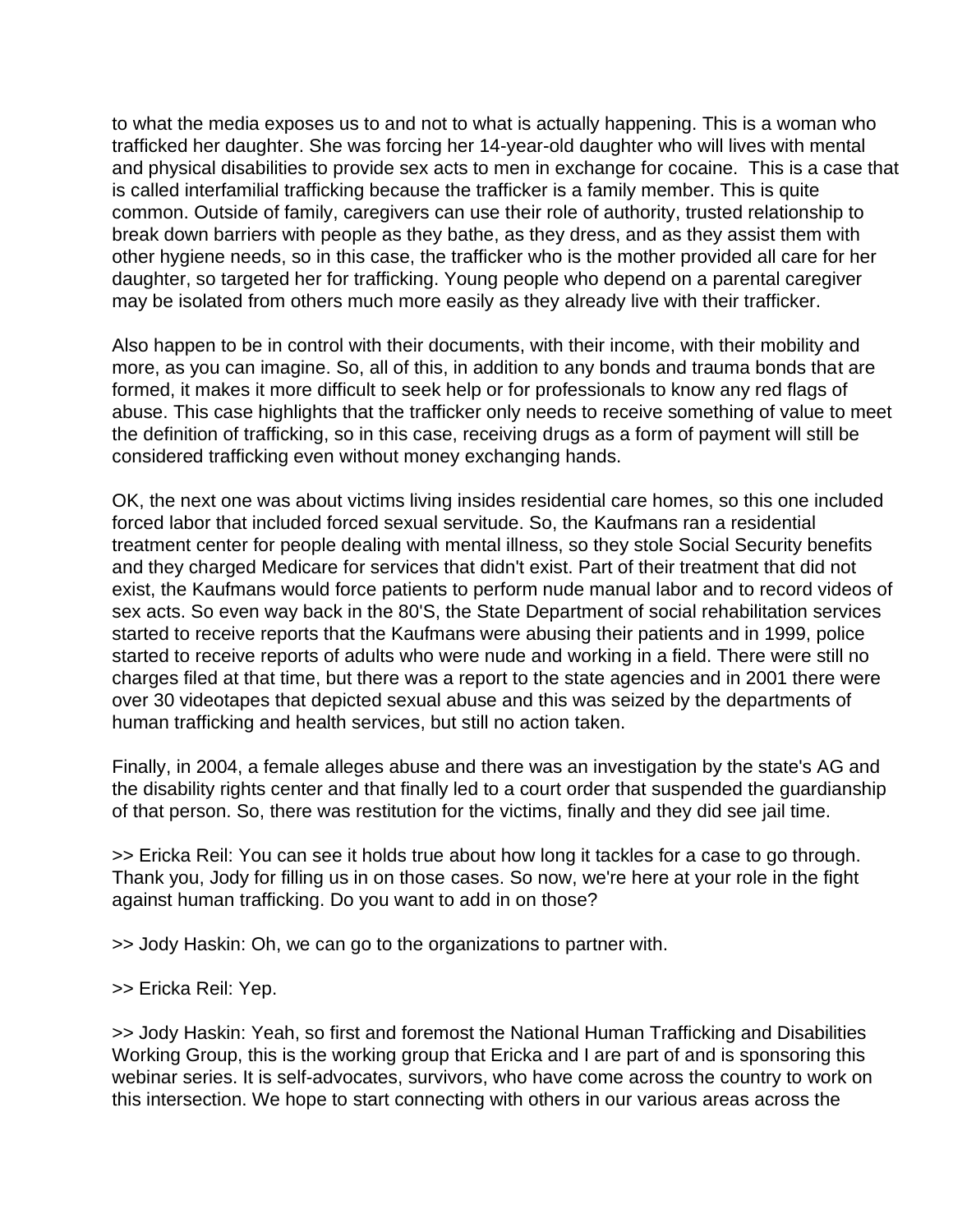country and providing more comprehensive resources that we can reach out to among the group members. Other agencies that you should look to, include domestic violence services in your areas, the police departments are necessary, LGTBQ plus organizations, PRIDE centers, organizations that work with victims of sexual assault, child advocacy centers and other collaborations, including human trafficking task forces in your city, region, or your state.

And along with that, we have some resources and information about how you can become more involved in already existing collaborations across the country. The first that we want to mention as a resource is the national human trafficking Resource Center. This is what houses the hotline where we showed you some of the statistics. The Resource Center is a place where you can, not only get resources from on human trafficking, but also to call if you have a tip or a question about a potential trafficking situation, and if you or someone you know might be potentially trafficked or in a situation where someone may be targeting you for trafficking, you can call this phone number. It is not connected with law enforcement and it is confidential. You don't have to say who you are when you call this number. Some other resources and groups you with be part of are the HEAL Network that are connected with those health services. Freedom Network U.S.A. is national and provides training, technical assistance and housing for survivors of trafficking. National Human Trafficking and Disabilities Working Group and Center for Independent Living, which Ericka is part of.

>> Ericka Reil: So Center for Independent Living for disability advocates and National Disability Rights Networks.

>> Jody Haskin: For P&A's on the call, if you have questions about some of your agent city work, the NDRN, the National Disability Rights Network kill answer specific questions that have to do with your P&A. We can go to the next slide.

>> Ericka Reil: I am chair of our PAIMI for the disability rights network, so putting it out there. So in the end, -- go ahead.

>> Jody Haskin: Sorry, I was going to mention Virginia asked about the group or one of the case studies were they in Kansas and yes, it was. OK, so the disability provider roles, this is where you all come in. There will are some basics that I think you can determine based on your own policy within your agencies and as you all know and what we try to underscore is safety is the first priority. We know that people who are being exploited are in a very trauma situation. We have to be trauma informed when working and building rapport with people who may be trafficked. We want to make sure their safety is a first priority, that your safety is a priority and those who you are working with is as a priority as well. It is important that the person you are working with understands what mandating reporting is and it is very clear talent is plenty of time to sit and really provide a space for people to understand what mandating reporting is and what it means if you had to report. It is important to prepare now, so it is a good idea to make sure there are Interpreters ready before you need them, so you are not trying to scramble when somebody is in at extreme situation. It is important to be able to provide choice an autonomy for individuals who are looking for some kind of assistance. We always want to make sure it is person centered. They are making choices and you are there to support them in their choices,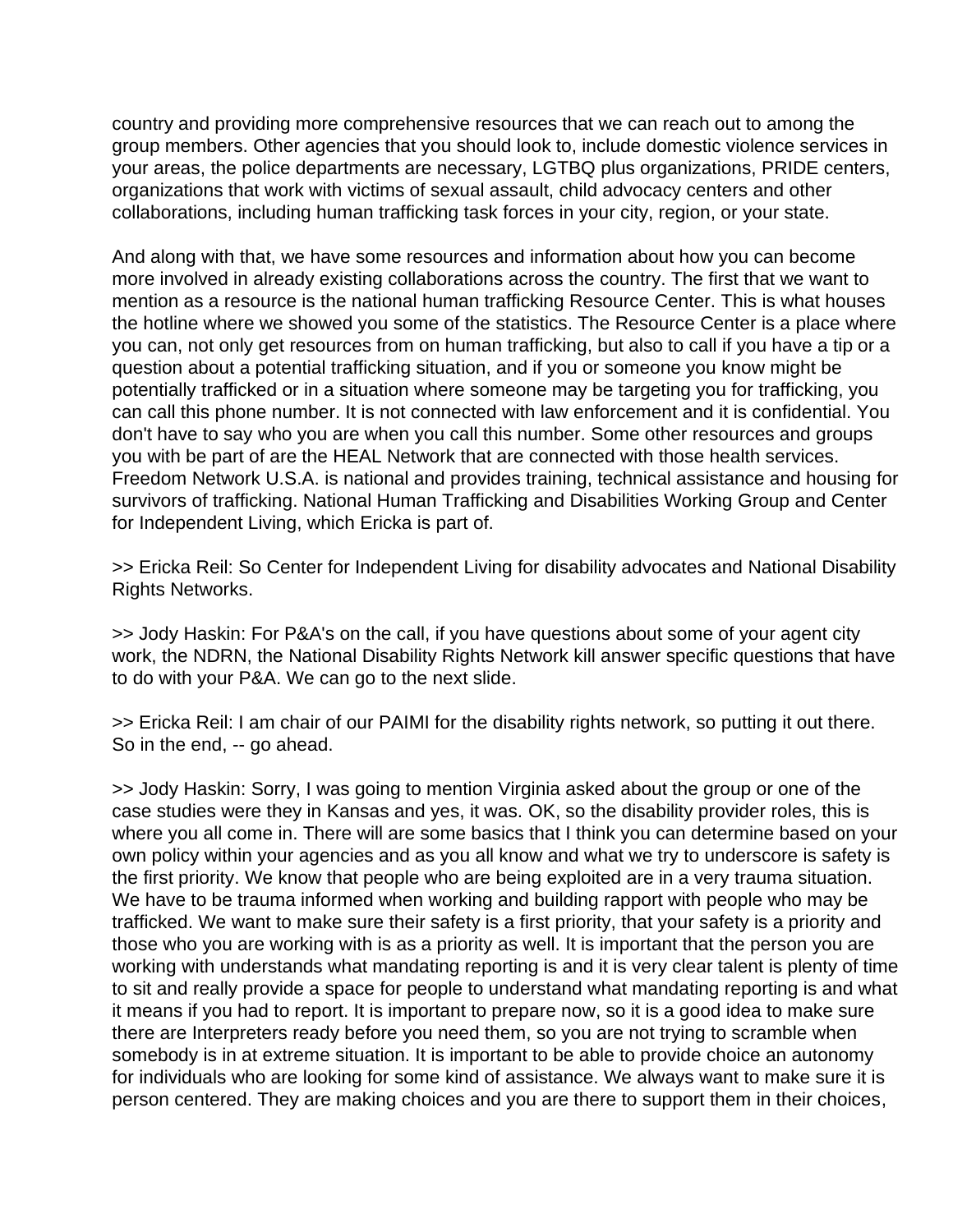so they can remain safe. Again, with trauma-informed language, really creating that space, really slowing things down, making the person feel like they are in a place where they feel like they are out of harm's way for that moment, if they are.

If you have any questions about resources or even just if you remember this webinar a year from now and kind of get a gut feeling that someone you are working with might have some of the red flags, there might be something going on even in addition of an exploitive situation or something is just not right, you can always contact the national human trafficking hotline for guidance and they are always available via text, e-mail and the hotline is open 24/7. You are always welcome to go there will, not just for more resources, but if you have any questions. go ahead.

>> Ericka Reil: We are at our last slide, which is our contact information.

>> Jody Haskin: If anybody has any questions, this is where you can type in the messages.

>> Ericka Reil: I'm going to stop sharing my screen now.

>> Jody Haskin: Or do you want to keep that up, so people have the information?

>> Ericka Reil: I'm going to type it in the -- there you go.

>> Sara Bovat: In the meantime, there have been some questions. Thank you for discussing barriers to reporting. Actually, apologies. That was just an observation. Thank you for that. If anyone who called in and wants to voice their question, feel free to un-mute yourself and do so now. I think for the most part, most of the comments in the chat have just been really great, vibrant dialogue. I don't see any particular questions so far. If people do have questions, use the space now to jump in.

>> Jody Haskin: I will say that we can use this time, Sara to let everyone know about the upcoming webinar happening at the end of the month, so if anyone has not registered for that, you are welcome to do so. That one is very specific, more to trauma and trafficking of individuals with disabilities and disability justice as it pertains to survivors of trafficking.

>> Sara Bovat: Great.

>> Ericka Reil: I apologize for all of the technical issues. It is not a training unless there are technical issues.

>> Sara Bovat: Lindsey did mention that the Georgia statute to the 20 years and can be sentenced to abuse charges while the perp traders please to the lower offense, the charge has a potential for much heavier sentences. Either Ericka or Jody want to comment on that?

>> Jody Haskin: That is fantastic and any time there can be -- if it is going to be a state charge that it is important that is used and again, state laws are different throughout the country, so it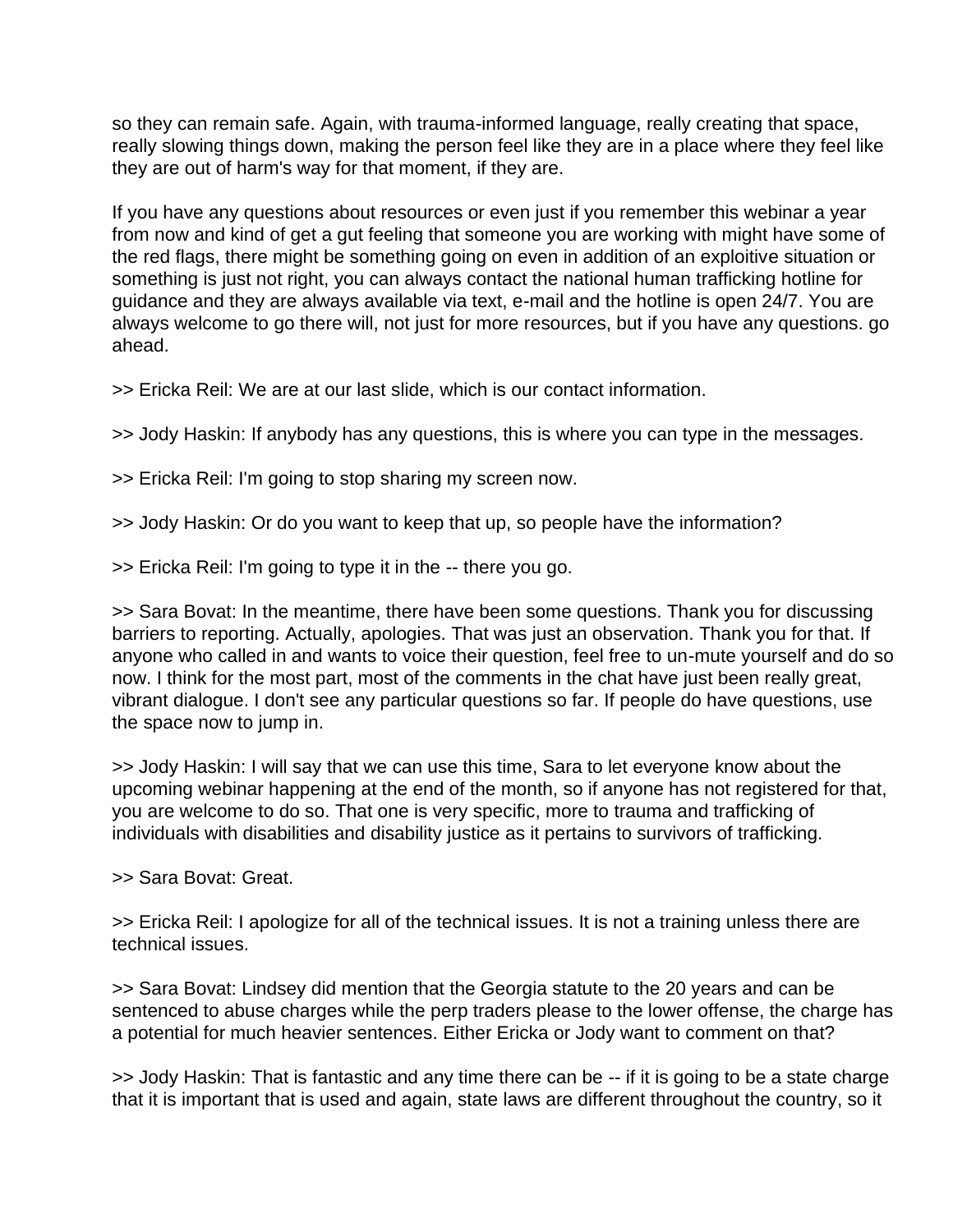is good that there is more focus on it now and we are starting to see there is more focus on human trafficking just because it is such a hidden crime and even especially with certain communities and this is why we are working especially with individuals within the disability community, because we know that this is something that hasn't been a lot of focus on even though antidotally, we know it is happening and we know we can't increase penalties and increase comprehensive services for individuals who may be trafficked, unless we have more awareness about it and potentially more funding from our Federal Government and state governments as well.

>> Sara Bovat: Thank you. We have a question from Melissa that just came until for Ericka. She works with CIL, Center for Independent Living here in Michigan, how do you go about screening for trafficking with your consumers? Can you give us some specifics?

>> Ericka Reil: that is a really great question. What we found is that our advocates well, we don't screen for trafficking. Our advocates, well, before COVID, would go into and do a home visit and say hey, I came across red flags. Maybe you should go visit, I go visit and we talk, and I talk to a consumer and we would finally figure out there is stuff going on. Through, basically, just being a sleuth and figuring out there is more than meets the eye, so to speak, but then I got the rep for being the person to go to for trafficking cases, so basically word of mouth started happening and now that COVID is around, a lot of case managers or social services agencies know me as being the person to go to for trafficking cases when it comes to our homeless populations. So, that's basically how we do it. It is not something that is set in stone, does that make sense?

>> Jody Haskin: There are some screening tools that are specific for adults and screening tools that are specific for youth as well. We keep those as resources, both on the IOFA page and the National, Human trafficking site. Right now, there are unique screening tools that are being developed, but in the meantime, we know organizations have been adapting the existing screening tools to use with clients, within their organizations and the time to use them are usually upon intake and throughout the case life of the individual you are working with depending on if there is some kind of change in the case, if there is some reason to reassess and it is not always asking the individual direct questions. Usually, we try to stay away from that, but ask or make direct observations of the red flags and to do that, you have to be able to build rapport with the person as well.

>> Ericka Reil: Right, like our police officers. I'm on our human trafficking task force and law enforcement and the human trafficking case managers have their screening tools that they ask. They ask everybody if they have a disability across the board and if they have a disability, they get a referral to me.

>> Student: And then we have another question from Rebecca, can you touch on COVID and how that impacted service delivery and increased vulnerability during this time of lockdown. I'm sure we can have a whole presentation on that.

>> Ericka Reil: Yes, we can have a whole -- one thing I can antidotally say with COVID,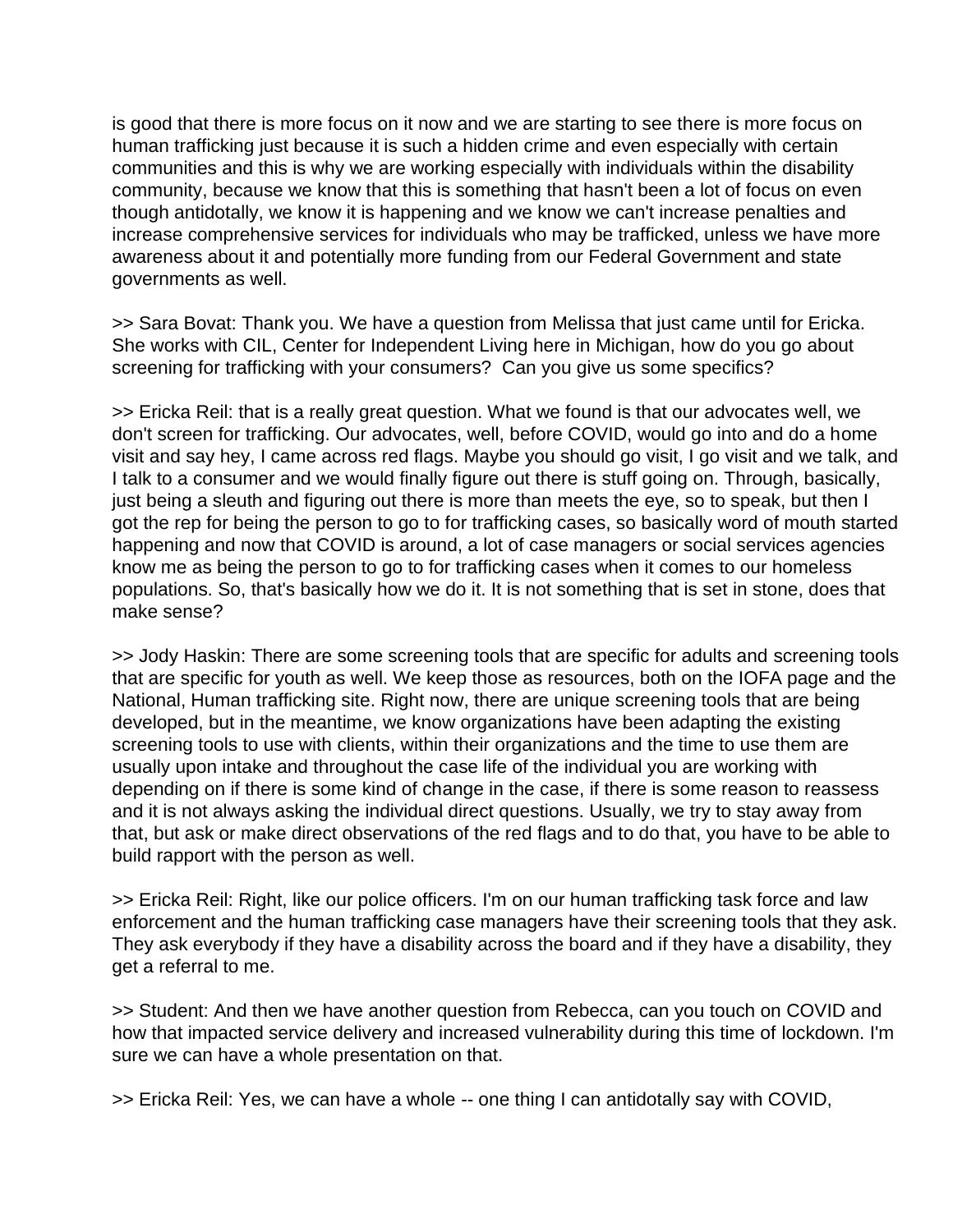especially with the homeless population, we had an increases just for, I'm going to be crude and say survival sex, because of the orders of stay at home or live in motels. A lot of our folks with drug dependency or have a mental health condition are just trying to get their basic needs met and it has become an increase across the board. Getting service delivery is a little bit harder, because as everybody knows, everybody is working from home. As you can see my plants behind me, it is harder to get people on the phone as it was once before. So, yeah, it's hard, so that is where I'm finding my job is a little more stressed.

>> Sara Bovat: Jody, do you have anything to add?

>> Jody Haskin: I was going to add that sometimes it might be difficult to find some of the people that organizations had been working for previously, so getting care to them might be more difficult, especially if they don't have constant access to the Internet or to the phone to be able to contact them and to provide services and resources for them, transportation, food, so even just getting until contact with them makes them even more targeted for exploitation.

>> Ericka Reil: That is an excellent point. thank you, Jody.

>> Sara Bovat: I think that is all of the questions we had. Thank you so much to everyone for joining and for your patience as we navigated the technical difficulties and I hope this was full experience for everyone. Jody and a, do you have last notes for the group?

>> Ericka Reil: Thank you for taking your Friday afternoon with us and contact us any time you have any questions.

>> Jody Haskin: Yes, I would wholeheartedly agree with that as well. Also, just as a side note, the National Human Trafficking and Disabilities Working Group often puts out surveys that helps us to understand how people are serving survivors of traffickers and may have a disability and we are looking at how agencies are doing that and where the gaps are that need to be supported and addressed. If you would like to be a part of the future of the surveys, it would help always to create more and more robust services and information about how to move forward in this intersection, so thank you for your future cooperation if you are interested.

>> Sara Bovat: All right, thank you, everyone and have a great day.

>> Jody Haskin: Thanks, everyone.

>> Ericka Reil: Thanks.